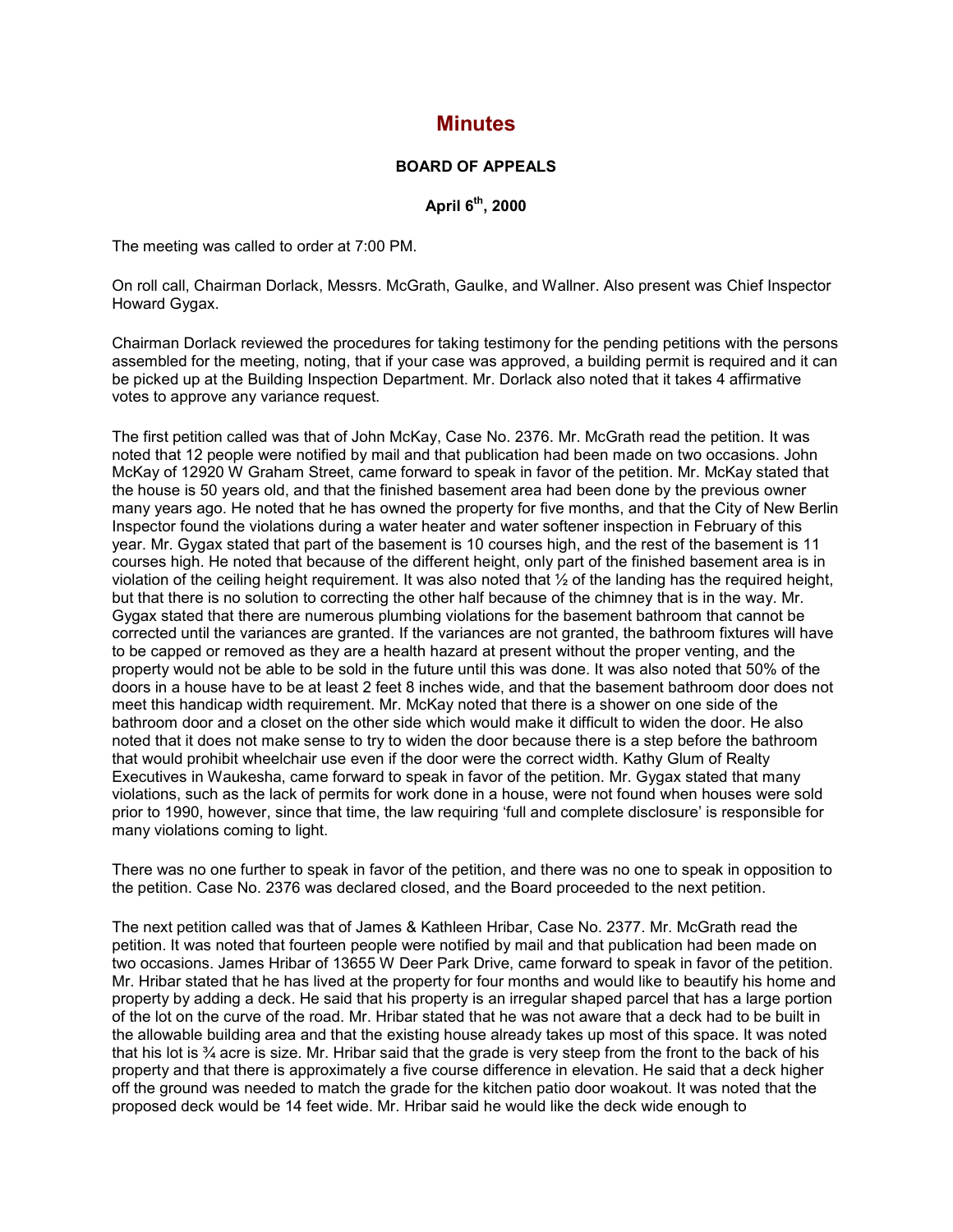accommodate a table and chairs. It was noted that there was no room on the side of the house for a deck, and that the rear of the house was more suitable for privacy as there are a lot of trees and bushes. Mr. Hribar said that neighbors to the rear of his property would not be able to see the proposed deck because of the vegetation. It was noted that if the deck were less than 4 feet high, no variance would be needed.

Mr. Dorlack read two letters of approval from neighbors to the rear of the Petitioner into the record. He then read a communication from a neighbor across the street stating that he would like the guidelines previously set by the City of New Berlin and the subdivision architectural committee to be maintained.

There was no one further to speak in favor of the petition, and there was no one further to speak in opposition to the petition. Case No. 2377 was declared closed, and the Board proceeded to the next petition.

The next petition called was that of William Tomczak, Case No. 2378. Mr. McGrath read the petition. It was noted that fifteen people were notified by mail and that publication had been made on two occasions. William Tomczak of 2832 S 132<sup>nd</sup> Street, came forward to speak in favor of the petition. Mr. Tomczak stated that he purchased the property in September of 1999 and that it is about 1<sup>3</sup>/4 acres in size. He said that the existing one car detached garage was built in 1955 and that, if the variance were granted, he would tear this garage down as it is in need of a lot of repairs. It was noted that there is not an attached garage on the property. Mr. Tomczak stated that he has three cars, a snowblower, lawn mower, construction ladders and other miscellaneous items that need to be stored as well as a boat and trailer he is in the process of buying. He said that at present, a lot of these items are stored outside as he is not able to store many things in the existing one car garage. Mr. Tomczak stated that there is a 12 foot by 16 foot barn-shaped building that is used for recreation purposes only and not for storage. He said there is only a partial basement under the house that is large enough for laundry purposes only. It was noted that the size of the proposed garage would be 26 feet by 30 feet. It was further noted that before 1990 two accessory buildings were allowed on a property provided the setback requirements were met.

Mr. Dorlack read letters of approval for the variance into the record from seven neighbors.

Mr. Bob Field of 2855 S 132<sup>nd</sup> Street, came forward. He said that he is in favor of granting the variance as the new garage would improve the appearance of the property.

There was no one further to speak in favor of the petition, and there was no one to speak in opposition to the petition. Case No. 2378 was declared closed.

At this point, the Board moved into the closed portion of the meeting to make the following decisions.

The first petition considered by the Board was that of John McKay, Case No. 2376. Mr. Wallner made a motion to grant the petition, and, Mr. Dorlack seconded the motion. All members voted in favor of granting the petition.

The next petition considered by the Board was that of James & Kathleen Hribar, Case No. 2377. Mr. McGrath made a motion to grant the petition, and, Mr. Dorlack seconded the motion. All members voted in favor of granting the petition.

The next petition considered by the Board was that of William Tomczak, Case No. 2378. Mr. McGrath made a motion to grant the petition, and, Mr. Wallner seconded the motion. All members voted in favor of granting the petition.

There being no further matters to be discussed in front of the Board of Appeals, the said meeting was adjourned at 8:15 PM.